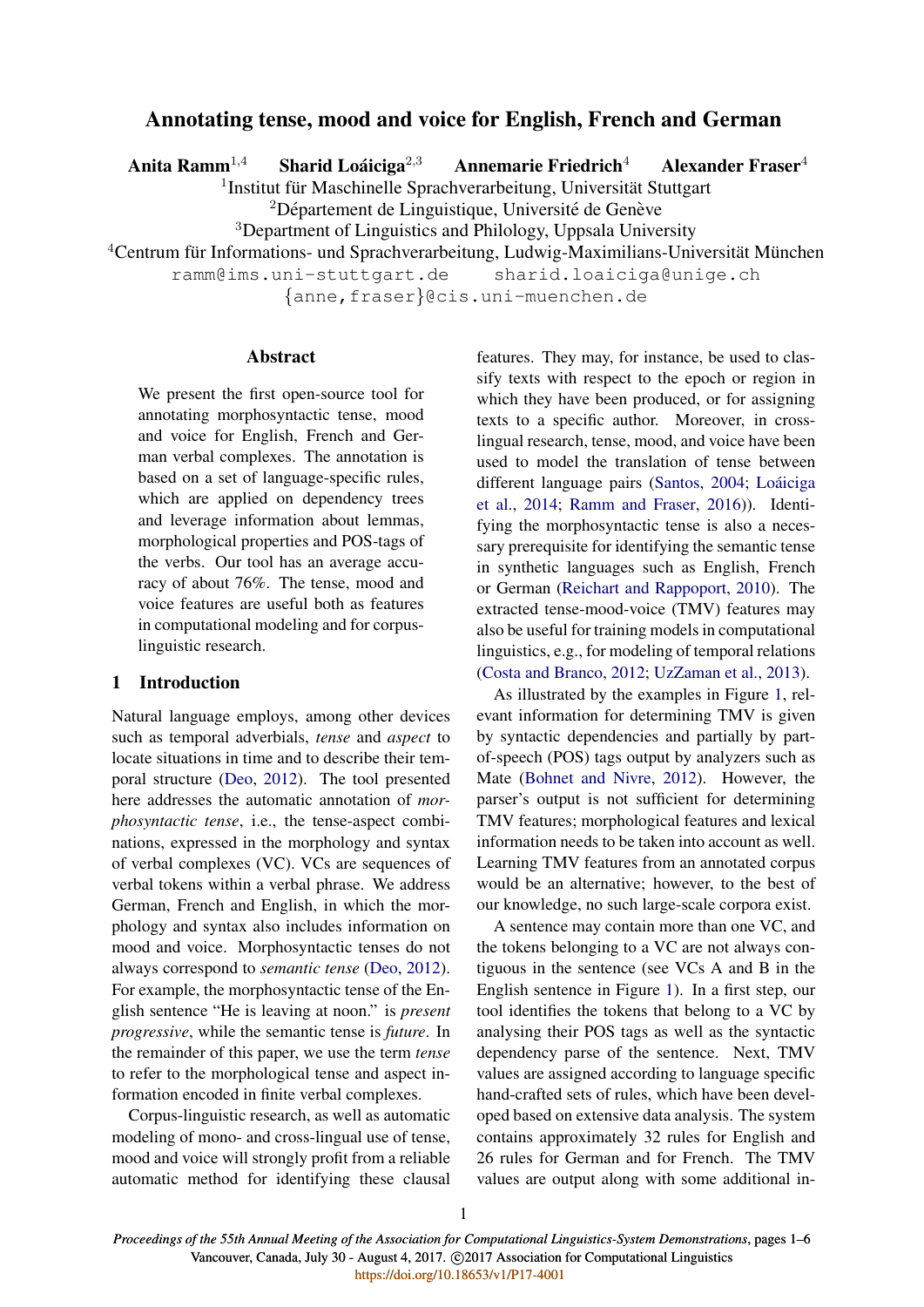

Figure 1: Example for TMV extraction.

formation about the VCs into a TSV file which can easily be used for further processing.

Related work. Loáiciga et al. (2014) use rules to automatically annotate tense and voice information in English and French parallel texts. Ramm and Fraser (2016) use similar tense annotation rules for German. Friedrich and Pinkal (2015) provide a tool which, among other syntacticsemantic features, derives the tense of English verbal complexes. This tense annotation is based on the set of rules used by Loáiciga et al.  $(2014)$ 

For English, PropBank (Palmer et al., 2005) contains annotations for tense, aspect and voice, but there are no annotations for subjunctive constructions including modals. The German TüBa-D/Z corpus only contains morphological features.<sup>1</sup>

Contributions. To the best of our knowledge, our system represents the first open-source<sup>2</sup> system which implements a reliable set of derivation rules for annotating tense, mood and voice for English, French and German. Furthermore, the online demo<sup>3</sup> version of the tool allows for fast text processing without installing the tool.

### 2 Properties of the verbal complexes

In this section, we describe the morphosyntactic features that we extract for verbal complexes.

#### 2.1 Finite and non-finite VCs

We define a verbal complex (VC) as a sequence of verbs within a verbal phrase, i.e. a sentence may include more than one VC. In addition to the verbs, a VC can also contain verbal particles and negation words but not arguments. We distinguish between finite VCs which need to have at least one finite verb (e.g. "sagt" in Figure 1), and non-finite VCs which do not; the latter consist of verb forms such as gerunds, participles or infinitives (e.g. "to support"). Infinitives in English and German have to occur with the particles *to* or *zu*, respectively,

<sup>1</sup>http://www.sfs.uni-tuebingen.de/ascl/ ressourcen/corpora/tueba-dz.html <sup>2</sup>https://github.com/aniramm/ tmv-annotator

 $3$ https://clarin09.ims.uni-stuttgart. de/tmv/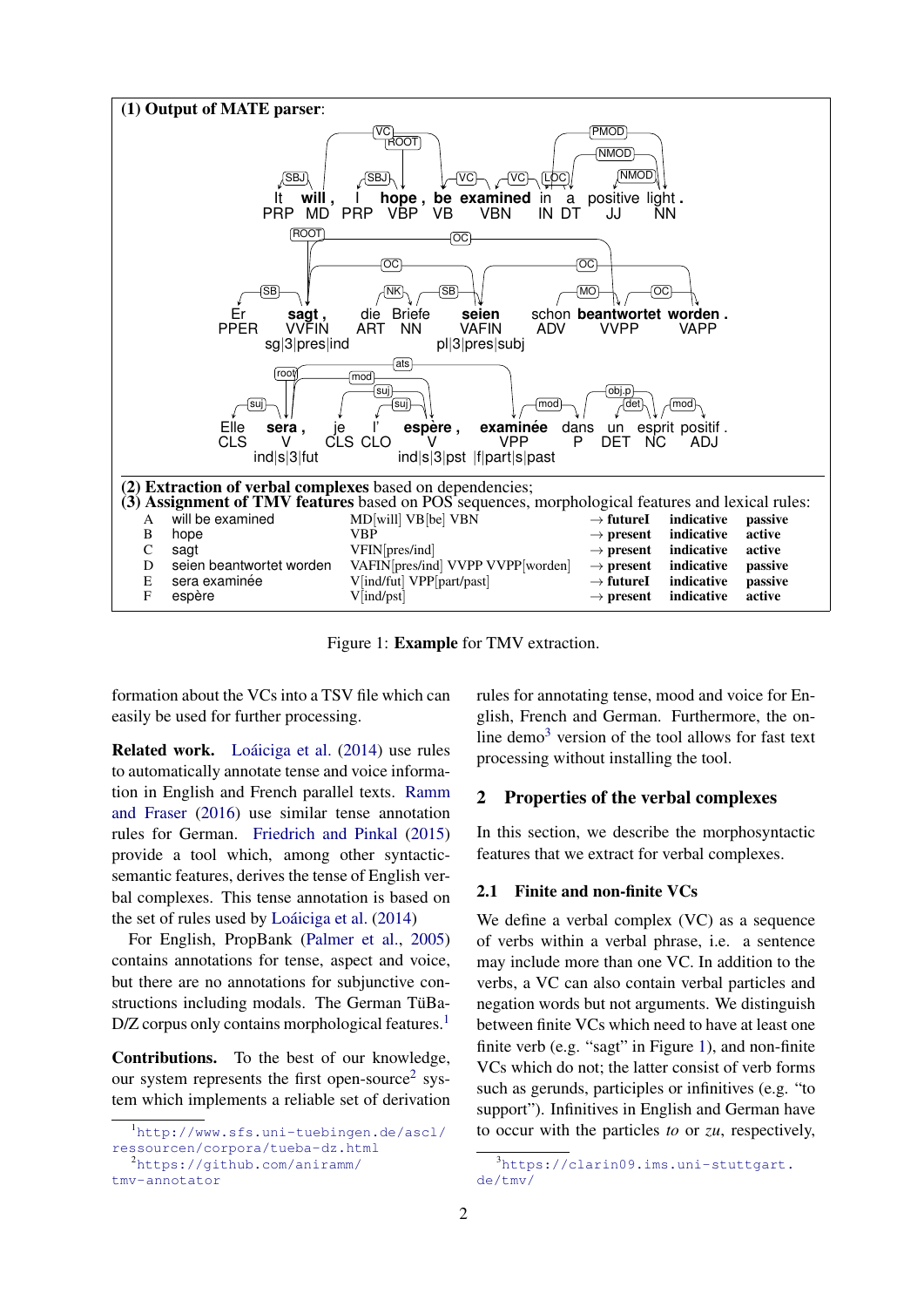while in French, infinitives may occur alone. We do not assign the TMV features to non-finite VCs. Our tool marks finiteness of a VC using a binary feature "yes" (finite) and "no" (non-finite).

#### 2.2 Tense, mood, voice

The identification of TMV features for a VC requires the analysis of lexical and grammatical information, such as inflections, given by the combination of verbs. For example, the English *present continuous* requires the auxiliary *be* in present tense and the gerundive form of the main verb (e.g. "(I) am speaking").

Mood refers to the distinction between *indicative* and *subjunctive*. Both of these values are expressed in the inflection of finite verbs in all the considered languages. For example, the English verb "shall" is indicative, while its subjunctive form is "should." In English, tense forms used in subjunctive mood are often called *conditionals*; for German, they are referred to as *Konjunktiv*.

Voice differentiates between *active* and *passive* constructions. In all three languages, the passive voice can be recognized by searching for a specific verb. For example, the passive voice in English requires the auxiliary *be* in a tense-specific form, e.g., "(I) am being seen" for *present progressive* or "(he) has been seen" for *present perfect*.

Details on how our tool automatically identifies TMV features will be described in Section 3.

### 2.3 Negation

VCs may include negation. Our tool outputs a binary negation value to VCs depending on whether a negation word (identified by checking for a language-specific POS-tag) is part of the verbal dependency chain. If a negation exists, the feature value is "yes", and "no" otherwise.

### 2.4 Main verb

Within a VC, the main verb bears the semantic meaning. For example, in the English VC "would have read," the participle "read" is considered to be the main verb. The main verb feature may contain a single verb or a combination of a verb with the verb particle. In the following, we describe the detection of the main verbs for each of the three languages under consideration.

English and French. In English and French VCs, the very last verb in the VC is considered to be the main verb. For example, in the English

VC "will be examined", "examined" is marked as the main verb. Verb particles are considered as a part of the main verb and are attached to the corresponding main verb, e.g., the main verb of the non-finite English VC "to move up" is "move-up."

German In general, the main verbs in German have specific POS-tags (*VV\**) (see, for example, (Scheible et al., 2013)). In most German VCs, there is only one verb with such a POS-tag. However, there are a few exceptions. For example, the *recipient passive* is built with full verbs *bekommen, kriegen*, as well as *lernen, lassen, bleiben* and an additional meaning-bearing full verb. Thus, in such constructions, there are two verbs tagged as  $VV^*$  (e.g. "Ich bekomme $_{VVFIN}$ das Buch geschenkt $_VV$  Pp." ("I receive the book donated")). Recipient verbs are not treated as main verbs if they occur with an additional full verb. In case there are no verbs tagged with *VV\**, the last verb in the chain is considered to be the main verb.

### 3 Deriving tense, mood and voice

In this section, we give a short overview of the methods used to derive TMV information.

### 3.1 Extraction of VCs

The tokens of a VC are not necessarily contiguous. They may be separated by a coordination, adverbials, etc., or even include nested VCs as in Figure 1. This makes it necessary to take syntactic dependencies into account. The extraction of VCs in our tool is based on dependency parse trees in the CoNLL format. $4$  The first step is the identification of all VC-beginning elements  $v_b$  within a sentence, which include finite verbs (English, French and German) and infinitival particles (English, German). They are identified by searching for specific POS-tags. For each  $v<sub>b</sub>$ , the remaining elements of the VC are collected by following the dependency relations between verbs. Consider for example the finite verb "will" in Figure 1. It is identified as a  $v<sub>b</sub>$  because of its POS tag  $MD$ . We now follow the dependency path from "will" to "be" and from "be" to "examined". The resulting VC is thus "will be examined."

<sup>&</sup>lt;sup>4</sup>In this work, we use the Mate parser for all three languages. https://code.google.com/archive/p/ mate-tools/wikis/ParserAndModels.wiki.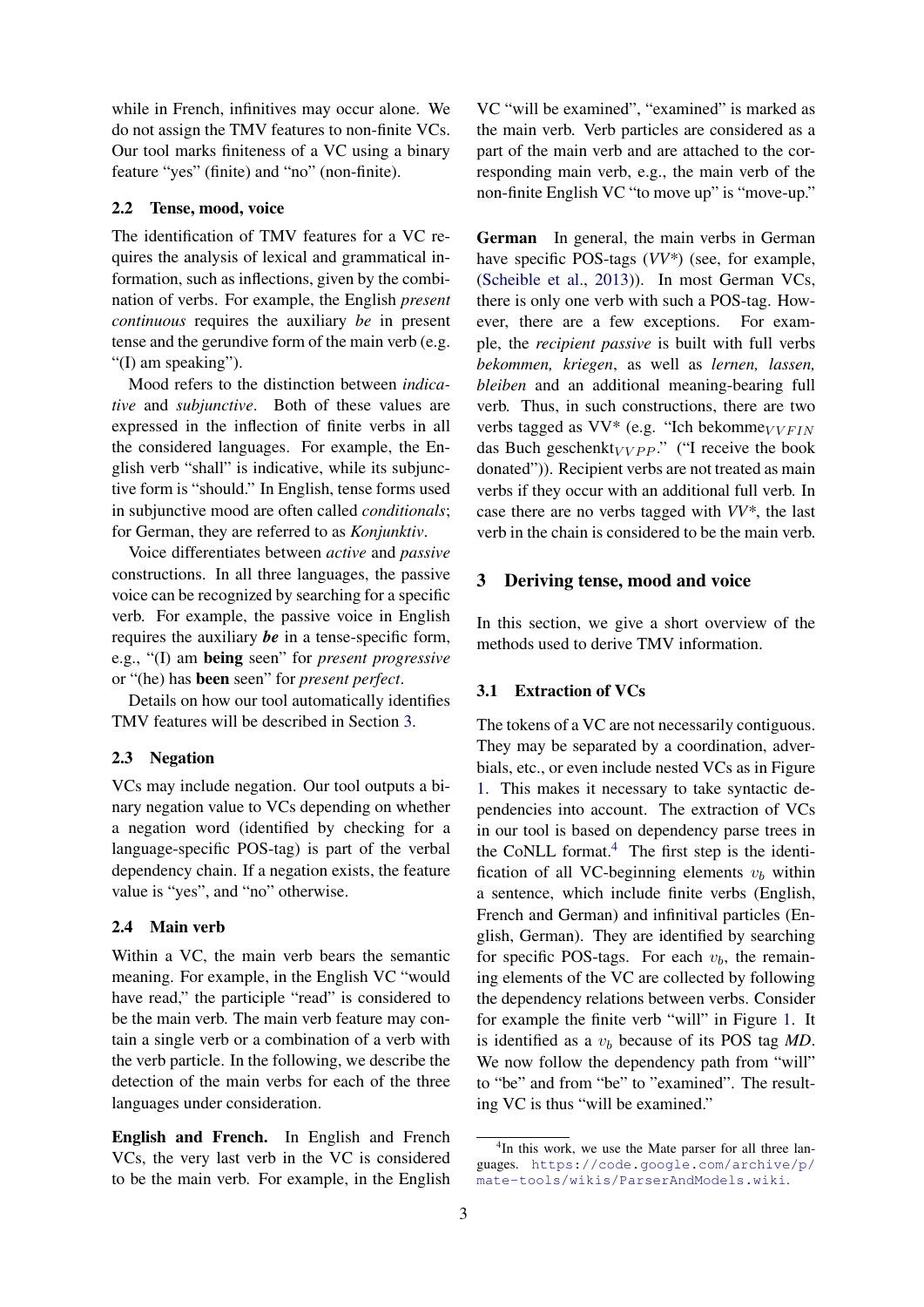| finite         | mood        | tense                                                                                                                                                                                               | voice       | example (active voice)                                                                                                                                                                                                                                                                                                                             |
|----------------|-------------|-----------------------------------------------------------------------------------------------------------------------------------------------------------------------------------------------------|-------------|----------------------------------------------------------------------------------------------------------------------------------------------------------------------------------------------------------------------------------------------------------------------------------------------------------------------------------------------------|
| yes            | ind<br>subj | present<br>presProg<br>presPerf<br>presPerfProg<br>past<br>pastProg<br>pastPerf<br>pastPerfProg<br>futureI<br>futureIProg<br>futureII<br>futureIIProg<br>condI<br>condIProg<br>condII<br>condIIProg | act<br>pass | (I) work<br>(I) am working<br>(I) have worked<br>(I) have been working<br>(I) worked<br>(I) was working<br>(I) had worked<br>(I) have been working<br>(I) will work<br>(I) will be working<br>(I) will have worked<br>(I) will have been working<br>(I) would work<br>(I) would be working<br>(I) would have worked<br>(I) would have been working |
| n <sub>0</sub> |             |                                                                                                                                                                                                     |             | to work                                                                                                                                                                                                                                                                                                                                            |

Table 1: TMV combinations for English.

### 3.2 TMV extraction rules

English. The rules for English make use of the combinations of the *functions* of the verbs within a given VC. Such functions are for instance *finite verb* or *passive auxiliary*. According to the POS combination of a VC and lexical information, first, the function of each verb within the VC is determined. Subsequently, the combination of the derived functions is mapped to TMV values. For example, the following functions will be assigned to the verbs of the VC "will be examined" in Figure 1: "will"  $\rightarrow$  *finite-modal*, "be" $\rightarrow$  *passiveauxiliary*, "examined" → *past-participle*. This particular combination of verb functions leads to the TMV combination *futureI/indicative/passive*. Table 1 contains the set of possible TMV combinations that our tool extracts for English.

French. The rules for French are defined on the basis of the reduction of the verbs to their morphological features. The morphological features of the verbs are derived from the morphological analysis of the verbs, as well as their POStags. The rules specify TMV values for each of the possible sequences of the morphological features. For example, the VC "sera examinée" is mapped to the morphological feature combination *V-indfut-V-partpast* which, according to our rule set, leads to the TMV *futureI/indicative/passive*. In some cases, the lexical information is used to decide between ambiguous configurations. For example, some *perfect/active* forms are ambiguous with *present/passive* forms. For instance, "Jean est parti" and "Jean est menacé" are both composed of the verb "est" + past participle, but they have different meaning: "Jean has left" vs. "Jean is threatened." Information about the finite verb helps to

| finite | mood        | tense                                                                                                                                                         | voice       | example (active voice)                                                                                                                                                                                                                                                              |
|--------|-------------|---------------------------------------------------------------------------------------------------------------------------------------------------------------|-------------|-------------------------------------------------------------------------------------------------------------------------------------------------------------------------------------------------------------------------------------------------------------------------------------|
| yes    | ind<br>subj | present<br>presPerf<br>perfect<br>imperfect<br>pastSimp<br>pastPerf<br>pluperfect<br>futureI<br>futureII<br><b>futureProc</b><br>present<br>past<br>imperfect | act<br>pass | (je) travaille<br>(je) viens de travailler<br>(i')ai travaillé<br>(je) travaillais<br>(je) travaillai<br>(i')eus travaillé<br>(j') avais travaillé<br>(je) travaillerai<br>(j') aurai travaillé<br>(je) vais travailler<br>(je) travaille<br>(i')aie travaillé<br>(je) travaillasse |
| no     |             |                                                                                                                                                               |             | travailler                                                                                                                                                                                                                                                                          |

Table 2: TMV Combinations for French.

| finite | mood                   | tense                                                                                                 | voice       | example (active voice)                                                                                                                                                                                                                             |
|--------|------------------------|-------------------------------------------------------------------------------------------------------|-------------|----------------------------------------------------------------------------------------------------------------------------------------------------------------------------------------------------------------------------------------------------|
| yes    | ind<br>konjI<br>konjII | present<br>perfect<br>imperfect<br>pluperfect<br>futureI<br>futureII<br>present<br>past<br>futureI+II | act<br>pass | (ich) arbeite<br>(ich) habe gearbeitet<br>(ich) arbeitete<br>(ich) hatte gearbeitet<br>(ich) werde arbeiten<br>(ich) werde gearbeitet haben<br>(er) arbeite/arbeitete<br>(er) habe/hätte gearbeitet<br>(er) würde arbeiten / gear-<br>beitet haben |
| no     |                        |                                                                                                       |             | zu arbeiten                                                                                                                                                                                                                                        |

Table 3: TMV combinations for German.

distinguish between the two constructions. Table 2 shows the French TMV combinations.

German. The rules are based on POS tags, morphological analysis of the finite verbs and the lemmas of the verbs. We group the rules by the number of tokens contained in the VC, as we have observed that each combination of TMV features requires a particular number of tokens in the VC. For each length, we specify which tense and mood of the finite verb lead to a specific TMV. Similarly to French, in some contexts, we need to use lexical information to decide on TMV.

Take for example the VC "seien beantwortet worden" from Figure 1. Its POS sequence is *VAFIN-VVPP-VAPP*, so we use rules defined for the POS length of 3. We first check the mood of the finite verb "seien" which is *subj* (subjunctive). The combination of *subj* with the morphological tense of the finite verb *pres* leads to the mood value *konjunktivI* and the tense value *past*. As the verb *werden*, which is used for passive constructions in German, occurs in the VC, we derive the voice value *passive*. Thus, the resulting annotation is *past/konjunktivI/passive*. Table 3 shows TMV value combinations for German.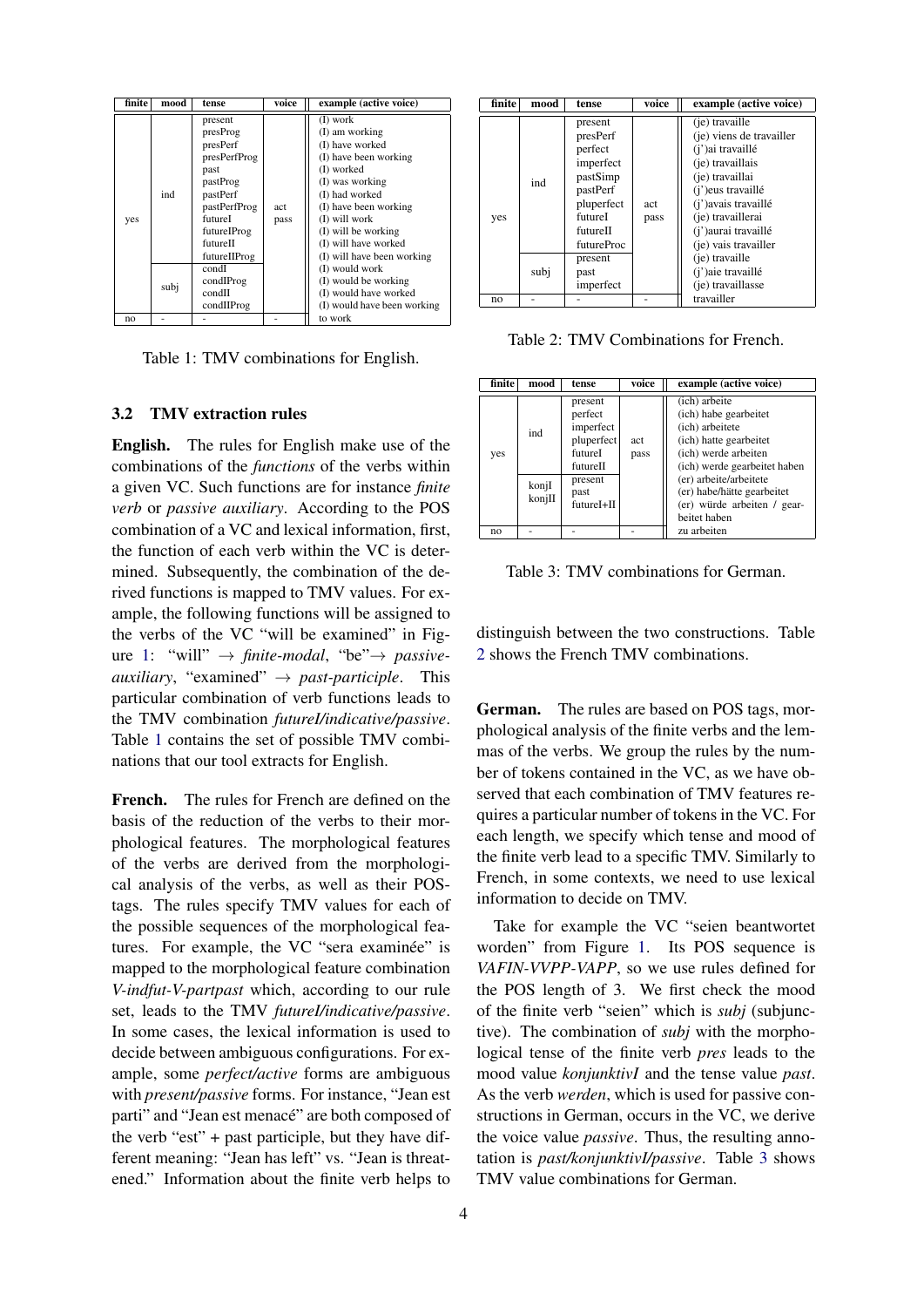### 3.3 Extraction of voice

In all three languages, it is difficult to distinguish between stative passive and tenses in the active voice. For instance, the German VCs "ist geschrieben (is written)" and "ist gegangen (has gone)" are both built with the auxiliary *sein* and a past participle. The combination of POS tags is same for both cases, and the morphological features of the finite verb (*pres/ind*) correspond to the German perfect tense in active voice. This, however, holds only for verbs of movement and a few other verbs. Verbs such as "schreiben (to write)" are in this specific context *present/passive* (stative passive in present tense) and not *perfect/active* which is the case for the VC "ist gegangen".

To disambiguate between these constructions, we use a semi-automatically crafted list of the German and French verbs that form *perfect/active* with the auxiliary *sein/être (be)* instead of *haben/avoir (have)*, which is used for the majority of the verbs. We extract these lists from different corpora by counting how often verbs occur with *sein/haben* and  $\hat{e}$ *tre/avoir*, respectively. We manually validate the resulting verb lists.

When a VC with a POS sequence that is ambiguous in the above explained way is detected, we check whether the main verb is in the list of "sein/être" verbs. If that is the case, the corresponding active tense is annotated. Otherwise, the VC is assigned the corresponding passive tense.

In the case of English, the disambiguation is somewhat easier. To differentiate between "is written" and "has written," we use information about the finite verb within the VC. In the case where we have *be*, we assume to have passive voice in combination with an appropriate tense. In case of *have*, the voice is active.

### 4 Annotation tool

The tool is implemented in Python. It takes as input the parsed text file in the CoNLL format. For the rule development, as well as evaluation, we used the Mate parser (Bohnet and Nivre, 2012), which can be applied on all of the three languages addressed here. For German and French, we use the joint model for parsing, tagging and morphological analysis including lemmatization. For English, only tagging and parsing is required. In general, the TMV annotation tool is applicable on the output of arbitrary parsers as long as their models use the same POS- and dependency tags as Mate.

The tool outputs a TSV file with TMV annotations. An example output is shown in Table 4. The columns are specified as follows: sentence number, indices of the elements of a VC separated by a comma, elements of a VC separated by a comma, finite, main verb (if more than one, separated by a comma), tense, mood, voice, progressive (only for English), coordination and negation. The German TSV output has an additional column with boundaries of a clause in which a VC is placed.<sup>5</sup> We additionally provide a script for the conversion of the annotations into HTML format which allows for quick and easy examination of the annotations.

# 5 Evaluation

We manually evaluate annotations for 157 German VCs, 151 English Vcs and 137 French VCs extracted from a set of randomly chosen sentences from Europarl (Koehn, 2005). The results are shown in Table 5.

| Language tense mood voice |      |      |           | all |
|---------------------------|------|------|-----------|-----|
| EN                        | 81.5 | 88.1 | 86.1 76.8 |     |
| DE.                       | 80.8 | 84.0 | 81.5 76.4 |     |
| FR.                       | 86.1 | 93.4 | 82.5 75.2 |     |

Table 5: Accuracy of TMV features according to manual evaluation.

For French, the overall acurracy is 75%, while the accuracy of German and English annotations is 76%. Based on the manually annotated sample, we estimate that 23/59/85% (for EN/DE/FR) of the erroneous annotations are due to parsing errors. For instance, in the case of English, the VC extraction process sometimes adds gerunds to the VC and interprets them as a present participle. Similarly, for French, a past participle is added, which erroneously causes the voice assignment to be passive. Contrary to German and English, French has higher mood accuracy, since mood is largely encoded unambiguously in the verb morphology. For German, false or missing morphological annotation of the finite verbs causes some errors, and there are cases not covered by our rules for identifying stative passive.

Our rule sets have been developed based on extensive data analysis. This evaluation presents a

 $5$ The clause boundary identification is based on the sentence punctuation (e.g. comma, colon, semicolon, hyphen, etc). For more sophisticated clause boundary identification for German, please refer to (Sidarenka et al., 2015).